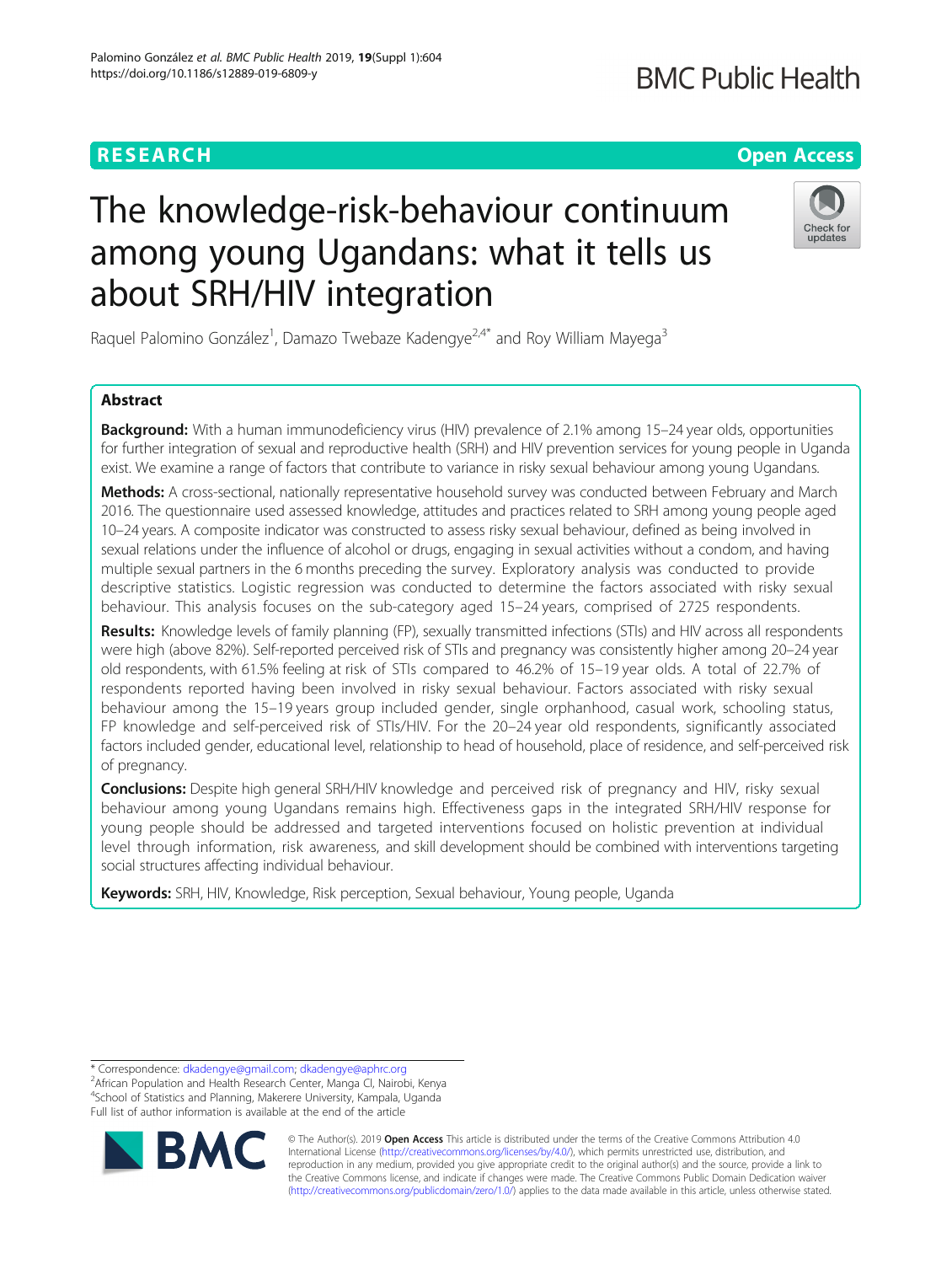## Background

The possible benefits derived from linkages between SRH and HIV at the policy, systems and service delivery levels are today widely recognized  $[1-6]$  $[1-6]$  $[1-6]$  $[1-6]$ . The renewed emphasis on the SRH/HIV integration agenda, which seeks to reshape health service provision for SRH and HIV services by providing comprehensive health services and referrals in this area [[7\]](#page-8-0), can be an effective way of accelerating the achievement of 90–90-90 targets [\[8](#page-8-0)] and advancing the Sustainable Development Goal (SDG) 3 target to end the AIDS epidemic by 2030 [[9](#page-8-0)].

For young people in particular, SRH/HIV integration is expected to deliver increased uptake of both SRH and HIV services, improved knowledge of HIV status, promotion of safer sex, reduction in HIV-related stigma and discrimination, better client experience and improved satisfaction, greater support for dual protection and better understanding and protection of individuals' rights [[1,](#page-7-0) [10\]](#page-8-0). In Uganda, SRH/HIV integration has taken place at policy, systems and service delivery level since 2012, when the AIDS Control Programme and the Reproductive Health Division of the Ugandan Ministry of Health were mandated to advance this agenda [\[11](#page-8-0)]. Integration of SRH and HIV into all care and treatment services was reflected as a strategic objective of the National Strategic Plan for HIV&AIDS 2011/12–2014/15 [[12\]](#page-8-0), and from then onwards in the major policies, strategies and guidelines dealing with SRH and HIV in the country [[13,](#page-8-0) [14\]](#page-8-0).

The effectiveness of the SRH/HIV integrated response achieved at national level can be measured using the list of indicators developed by the Interagency Working Group on SRH and HIV Linkages across 8 different domains. Indicators include, among others, the percentage of adults aged 15–49 who have more than 1 sexual partner in the past 12 months and report use of condom during last sex, and the HIV prevalence rate among young people [[15](#page-8-0)]. When looking at how Uganda performs on these indicators, and despite the government commitment to accelerate the rollout of this agenda at both national and local levels, significant gaps still exist in relation to SRH/HIV outcomes among young people.

An estimated 67 new young Ugandans get infected with HIV every day. This represents 44.1% of all new infections in the country, the majority of which are sexually transmitted [[14](#page-8-0)]. The HIV prevalence rate among those aged  $15-24$  years stands at  $2.1\%$  [[16\]](#page-8-0). Young women in particular are at significant risk for both unintended pregnancy and HIV infection. HIV prevalence among 15–24 year olds is 4 times higher among women (3.3%) than men (0.8%) [\[16](#page-8-0)], and 23.5% of young girls aged 15–19 years have given birth [\[17](#page-8-0)].

Significant grounds for further integration of SRH/ HIV services for young people in Uganda still exist [\[18](#page-8-0)]. Empowering young Ugandans to reduce HIV risk exposure is a fundamental deliverable for SRH and HIV integration, and a more detailed understanding of key factors that contribute to variance in SRH/HIV risk behaviour among young Ugandans can help design interventions that effectively reduce HIV risk exposure among this target group. The objective of this study was therefore to establish knowledge levels, attitudes and practices related to sexual and reproductive health among young people in Uganda.

## Methods

## Study design

A cross-sectional household survey was conducted in Uganda between February and March 2016. The study targeted a nationally-representative sample of households calculated based on the UN Department of Economic and Social Affairs' practical guidelines on designing household survey samples [\[19](#page-8-0)]. The overall household sample size was 2976 households. Sample size calculations were based on the following assumptions: confidence level set at 95%, percentage of young people age 10–24 who have comprehensive knowledge about HIV/AIDS set at 40%, design effect of 2.0, non-response rate of 20%, a margin of error/ precision of 10% and an estimated average 1.48 respondents aged 10–24 years per household.

Given the research questions selected for this paper which focus on sexual activity and SRH/HIV knowledge, the study sub-category aged 15–24 years comprised of 2725 respondents was selected. Young Ugandans aged 10–15 years were excluded given their reduced exposure to sexual activity and to SRH/HIV information as per national guidelines on sexuality education [\[20](#page-8-0)].

## Sampling

The first stage of sampling involved a random selection of 44 districts from the sampling frame of all districts in Uganda which were proportionately allocated to the 10 Uganda Bureau of Statistics (UBOS) statistical regions according to their total populations. Kampala was however purposively sampled due to its unique socioeconomic and demographic characteristics. The second stage involved selecting enumeration areas (EA) using the UBOS 2014 National Population and Housing Census sampling frame [\[21](#page-8-0)]. A total of 149 EAs (20 households per EA) were selected and allocated proportionately to the 44 sampled districts, so that districts with larger populations were allocated more EAs. The third stage involved assigning a number to each EA household and randomly selecting the ones to be interviewed by applying a numeric interval. A questionnaire was administered to all eligible and consenting persons aged 10–24 years found in the selected households.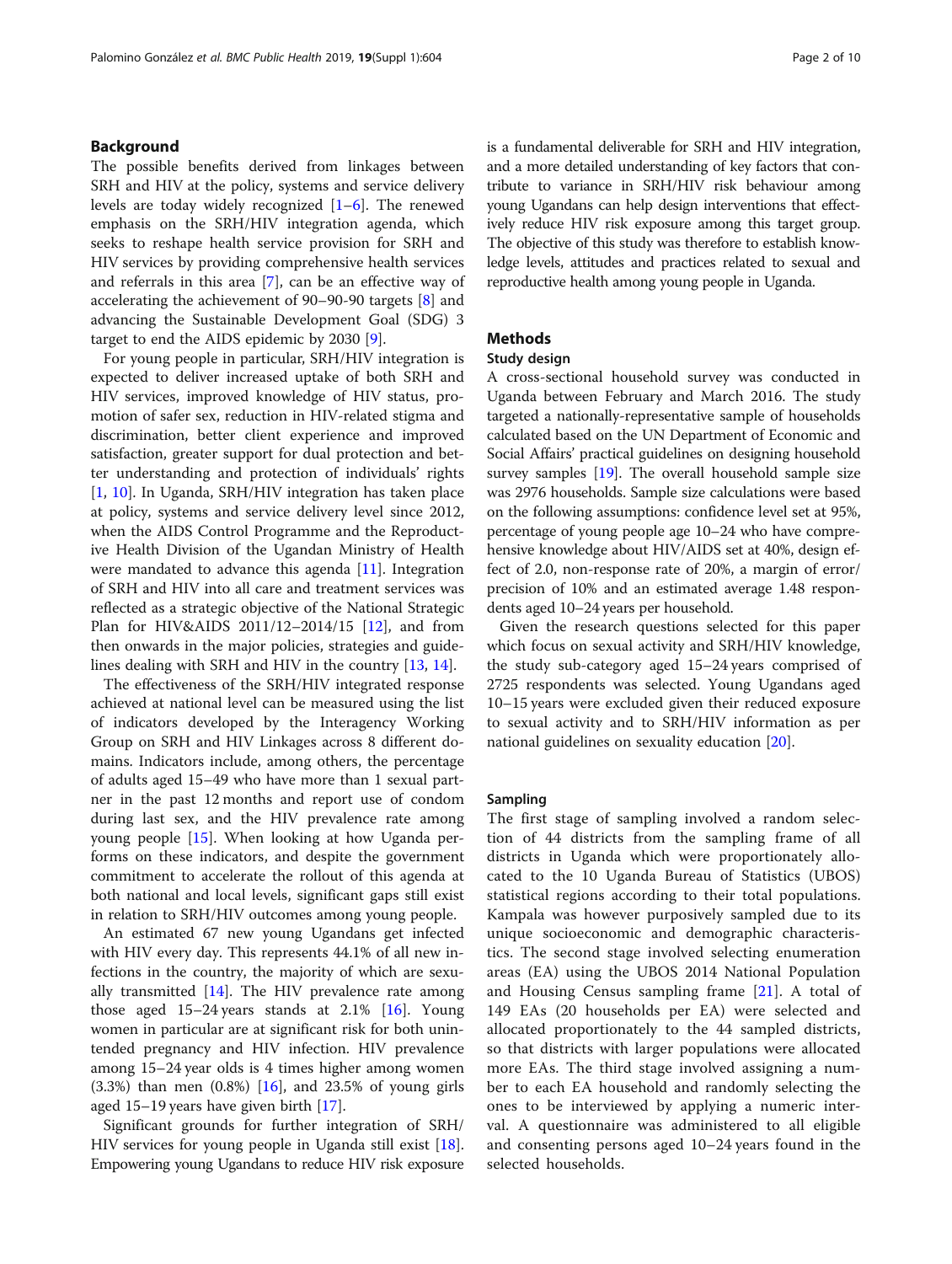## **Measurements**

For the present paper, measurements of interest are (a) family planning (FP) knowledge measured by awareness of at least one modern contraceptive method, (b) knowledge of sexually transmitted infections (STIs) measured by having ever heard about any infections that people can get from sexual intercourse, (c) comprehensive knowledge of HIV/AIDS measured by a composite indicator of awareness about HIV, knowledge about its transmission and correctly rejecting three out of five common misconceptions about HIV/AIDS, (d) self-reported perceived risk of being infected with STIs including HIV, and (e) self-reported perceived risk of becoming pregnant or impregnating a girl being rated as "at risk" versus "not at risk". The outcome of interest being risky sexual behaviour was defined by a composite indicator of behaviour that increases one's risk of contracting STIs (including HIV) and/or unintended pregnancies, namely being involved in sexual relations under the influence of alcohol or drugs, engaging in sexual activities without a condom, and having multiple sexual partners in the 6 months preceding the survey.

### Statistical analysis

Data was analysed using STATA 15. Exploratory analysis was conducted to provide descriptive statistics for adolescent's socio-demographic characteristics. Logistic regression was conducted to determine the association between background characteristics of young people, their SRH/HIV knowledge, perceived SRH/HIV risk and being involved in risky sexual behaviour. Statistical analysis was conducted both at bivariate and multivariate level. All variables explored at the bivariate level were retained at multivariate level in order to document those with potential for correlation.

## Ethical considerations

Ethical approval for the study was obtained from Mildmay Uganda Research Ethics Committee and research approval from the Uganda National Council of Science and Technology. Due to the young age of the group targeted by the study and the sensitivity of the research topic, a number of ethical considerations related to the appropriateness of the research and the confidentiality, privacy and consent of the respondents arose.

The research questions and data collection tools used in the study were adapted from existing studies validated for use in the context where this study was conducted. In addition, they were discussed with relevant stakeholders and adapted to the existing national guidelines on age-appropriateness [[20](#page-8-0)]. Potential risks related to the sensitivity of information provided by respondents were mitigated by the use of anonymous identifiers in form of study numbers on the questionnaires, thus de-linking the data collected from specific individuals. In addition, all respondents were interviewed individually in a private place within the homestead, ensuring parents/guardians did not listen in on the discussions. Finally, participation in the research was based on full informed consent of respondents, including verbal consent from parents/legal guardians for those less than 18 years of age.

## Results

## Background socio-demographic characteristics of respondents

A total of 2725 young people aged 15–24 years were interviewed, representing a 98% response rate. Background characteristics of the respondents by age group are given in Table [1](#page-3-0). Majority in both age groups (81.8%) were from rural areas. Almost half (46.5%) of the 20–24 year old respondents were ever married or cohabitated, compared to 9.8% of the respondents aged 15–19 years. Moreover, 75.9% of 20– 24 year old respondents were out of school, when compared to 28% of those aged 15–19 years. It was also observed that 10.9% of younger respondents were household heads or spouses. Finally, 17.7% of respondents across both age groups did not have a filial or marital relationship to the household head.

## SRH/HIV knowledge, risk perception and risky sexual behaviour among respondents

Table [2](#page-3-0) shows distribution of respondents' SRH and HIV knowledge and risk indicators by age group. Overall, knowledge levels of FP, STIs and HIV across all young people were high (above 82%), with the older age group (20–24 years) displaying consistently higher levels of knowledge (7% higher on average) than the younger age group. Awareness of at least one modern FP method was high for both age groups, at an average of 94%. No major differences were observed between knowledge of STIs and comprehensive knowledge of HIV with a similar average of 85.6 and 86.2% across respondents for both indicators. Self-perceived risk of STIs (including HIV) and pregnancy among all respondents was high, with about half of all respondents reporting to feel at risk. For 20–24 year old respondents, self-reported perceived risk was consistently higher, with 61.5% feeling at risk of STIs compared to 46.2% of 15–19 year olds. Further, a combined proportion of 22.7% of respondents reported to have been involved in risky sexual behaviour exposing them to STI/HIV and/or pregnancy. Prevalence of risky sexual behaviour among the older group (34.6%) was more than double that of 15–19 year olds (14.9%).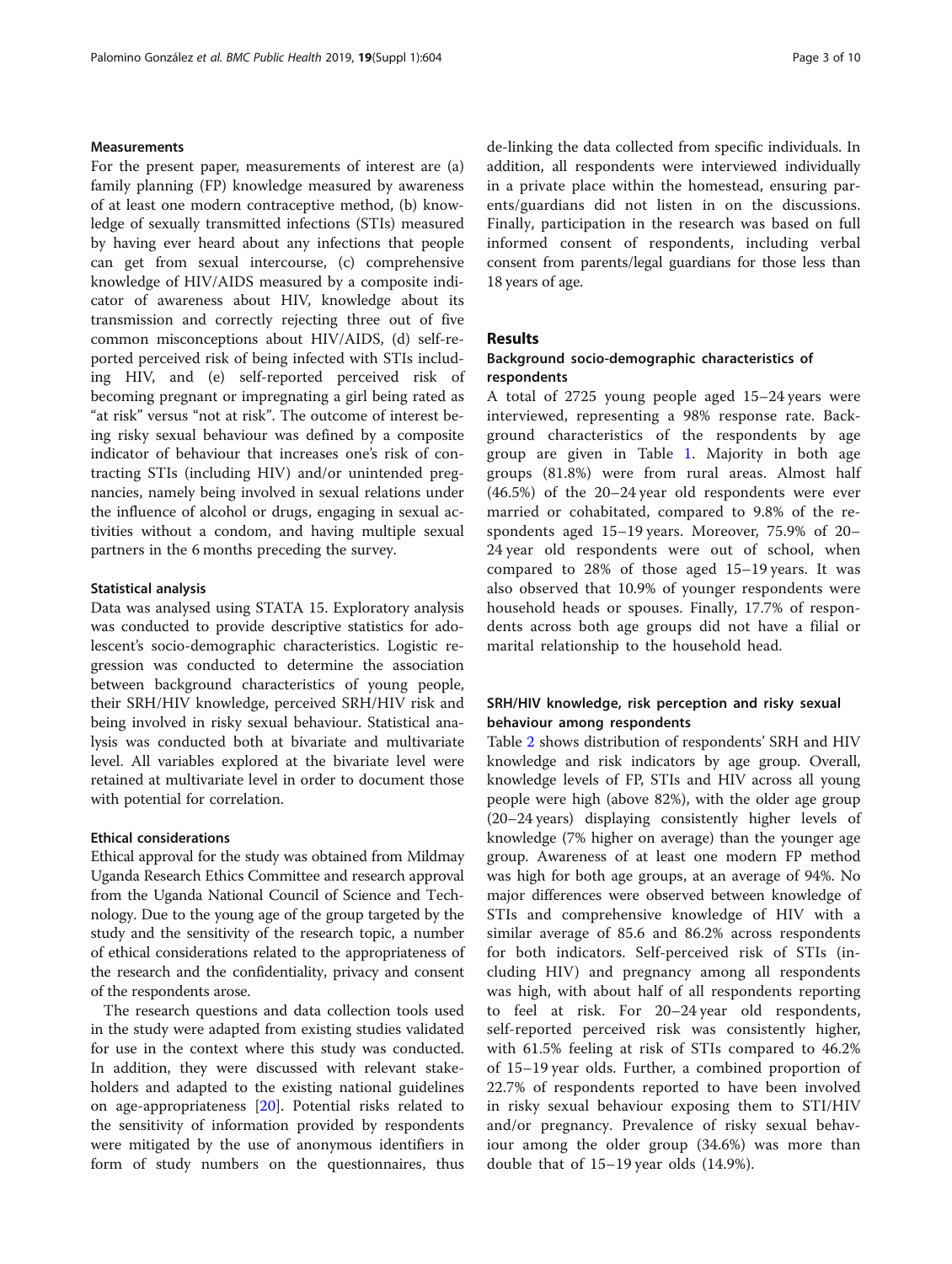| Variable                   | 15-19 years,<br>$n = 1647$ | 20–24 years,<br>$n = 1078$ | 15-24 years<br>$n = 2725$ |
|----------------------------|----------------------------|----------------------------|---------------------------|
|                            | Freq. (%)                  | Freq. (%)                  | Freq. (%)                 |
| Residence                  |                            |                            |                           |
| Urban                      | 261 (15.8)                 | 236 (21.9)                 | 497 (18.2)                |
| Rural                      | 1386 (84.2)                | 842 (78.1)                 | 2228 (81.8)               |
| Marital status             |                            |                            |                           |
| Never married              | 1484 (90.2)                | 576 (53.5)                 | 2060 (75.7)               |
| Ever married               | 162 (9.8)                  | 501 (46.5)                 | 663 (24.3)                |
| Gender                     |                            |                            |                           |
| Male                       | 741 (45.0)                 | 520 (48.2)                 | 1261 (46.3)               |
| Female                     | 906 (55.0)                 | 558 (51.8)                 | 1464 (53.7)               |
| Schooling status           |                            |                            |                           |
| In school                  | 1184 (72.0)                | 258 (24.1)                 | 1442 (53.1)               |
| Out of school              | 461 (28.0)                 | 814 (75.9)                 | 1275 (46.9)               |
| Education level attained   |                            |                            |                           |
| None                       | 18 (1.1)                   | 21(2.0)                    | 39 (1.4)                  |
| Some primary               | 833 (50.6)                 | 422 (39.2)                 | 1255 (46.1)               |
| Secondary and above        | 794 (48.3)                 | 633 (58.8)                 | 1427 (52.4)               |
| Relation to household head |                            |                            |                           |
| Head/spouse                | 179 (10.9)                 | 458 (42.5)                 | 637 (23.4)                |
| Son/daughter               | 1165 (70.7)                | 441 (40.9)                 | 1606 (59.0)               |
| Other relative             | 303 (18.4)                 | 178 (16.5)                 | 481 (17.7)                |
| Parents' status            |                            |                            |                           |
| Both parents alive         | 1181 (71.7)                | 650 (60.4)                 | 1831 (67.2)               |
| One parent alive           | 330 (20.0)                 | 291 (27.0)                 | 621 (22.8)                |
| Both parents dead          | 136 (8.3)                  | 135 (12.5)                 | 271 (10.0)                |
| Occupation                 |                            |                            |                           |
| Student                    | 1003 (61.0)                | 203 (18.9)                 | 1206 (44.4)               |
| Peasant                    | 263 (16.0)                 | 369 (34.4)                 | 632 (23.3)                |
| Casual works               | 286 (17.4)                 | 411 (38.3)                 | 697 (25.7)                |
| Unemployed                 | 91 (5.5)                   | 91 (8.5)                   | 182 (6.7)                 |
| Region                     |                            |                            |                           |
| Central 1                  | 198 (12.0)                 | 128 (11.9)                 | 326 (12.0)                |
| Central 2                  | 164 (10.0)                 | 103(9.6)                   | 267 (9.8)                 |
| East Central               | 228 (13.8)                 | 107 (9.9)                  | 335 (12.3)                |
| Eastern                    | 218 (13.2)                 | 156 (14.5)                 | 374 (13.7)                |
| Kampala                    | 73 (4.4)                   | 79 (7.3)                   | 152(5.6)                  |
| Karamoja                   | 43 (2.6)                   | 39 (3.6)                   | 82 (3.0)                  |
| <b>North</b>               | 153 (9.3)                  | 88 (8.2)                   | 241 (8.8)                 |
| South West                 | 255 (15.5)                 | 185 (17.2)                 | 440 (16.1)                |
| West Nile                  | 135 (8.2)                  | 54 (5.0)                   | 189 (6.9)                 |
| Western                    | 180 (10.9)                 | 139 (12.9)                 | 319 (11.7)                |

<span id="page-3-0"></span>Table 1 Distribution of participants by background characteristics

|                             | $n = 1647$  | $n = 1078$  | $n = 2725$  |
|-----------------------------|-------------|-------------|-------------|
|                             | Freq. (%)   | Freq. (%)   | Freq. (%)   |
| FP knowledge                |             |             |             |
| Yes                         | 1499 (91.3) | 1056 (98.0) | 2555 (94.0) |
| N <sub>o</sub>              | 142(8.7)    | 22(2.0)     | 164(6.0)    |
| Knowledge of STIs           |             |             |             |
| Yes                         | 1326 (82.0) | 964 (91.2)  | 2290 (85.6) |
| No                          | 291 (18.0)  | 93 (8.8)    | 384 (14.4)  |
| Knowledge of HIV/AIDS       |             |             |             |
| Yes                         | 1379 (83.7) | 970 (90.0)  | 2349 (86.2) |
| <b>No</b>                   | 268 (16.3)  | 108 (10.0)  | 376 (13.8)  |
| Perceived risk of STIs      |             |             |             |
| At risk                     | 761 (46.2)  | 663 (61.5)  | 1424 (52.3) |
| Not at risk                 | 886 (53.8)  | 415 (38.5)  | 1301 (47.7) |
| Perceived risk of pregnancy |             |             |             |
| At risk                     | 657 (39.9)  | 567 (52.6)  | 1224 (44.9) |
| Not at risk                 | 990 (60.1)  | 511 (47.4)  | 1501 (55.1) |
| Risky sexual behaviour      |             |             |             |
| Yes                         | 245 (14.9)  | 373 (34.6)  | 618 (22.7)  |
| No                          | 1402 (85.1) | 705 (65.4)  | 2107 (77.3) |

## Table 2 SRH/HIV knowledge and perceived risk by age group

20–24 years,

Variable 15–19 years,

## Factors associated with risky sexual behaviour among young people

Being involved in risky sexual behaviour was regressed against background characteristics, SRH knowledge and self-perceived risk to SRH problems. Tables [3](#page-4-0) and [4](#page-5-0) show odds ratio estimates at bivariate and multivariate levels respectively for 15–19 and 20–24 year old respondents. For the 15–19 years group, factors associated with risky sexual behaviour after correcting for differences in age included being female versus male (aOR: 1.89, 95% CI: 1.37–2.61), being out of school versus being in school (aOR: 1.44, 95% CI: 0.87–2.41), having one parent alive versus having both (aOR: 1.56, 95% CI: 1.08–2.24), being involved in casual works versus being a student (aOR: 2.08, 95% CI: 1.27–3.39), being knowledgeable about FP methods (aOR: 3.46, 95% CI: 1.47–8.14), as well as the respondents' self-perceived risk of being infected with STIs (aOR: 2.88, 95% CI: 1.72–4.82) (Table [3\)](#page-4-0).

For the 20–24 years old respondents, significant predictors of risky sexual behaviour included living in a rural area (aOR: 1.52, 95% CI: 1.03–2.24), being female versus male (aOR: 2.10, 95% CI: 1.56–2.81), having some primary versus secondary education (aOR: 1.46, 95% CI: 1.07–2.01), not having a filial or marital relationship with the head of household (aOR: 1.55, 95% CI: 1.03– 2.34), and self-perceived risk of pregnancy (aOR: 1.56, 95% CI: 1.01–2.43) (Table [4](#page-5-0)).

15–24 years,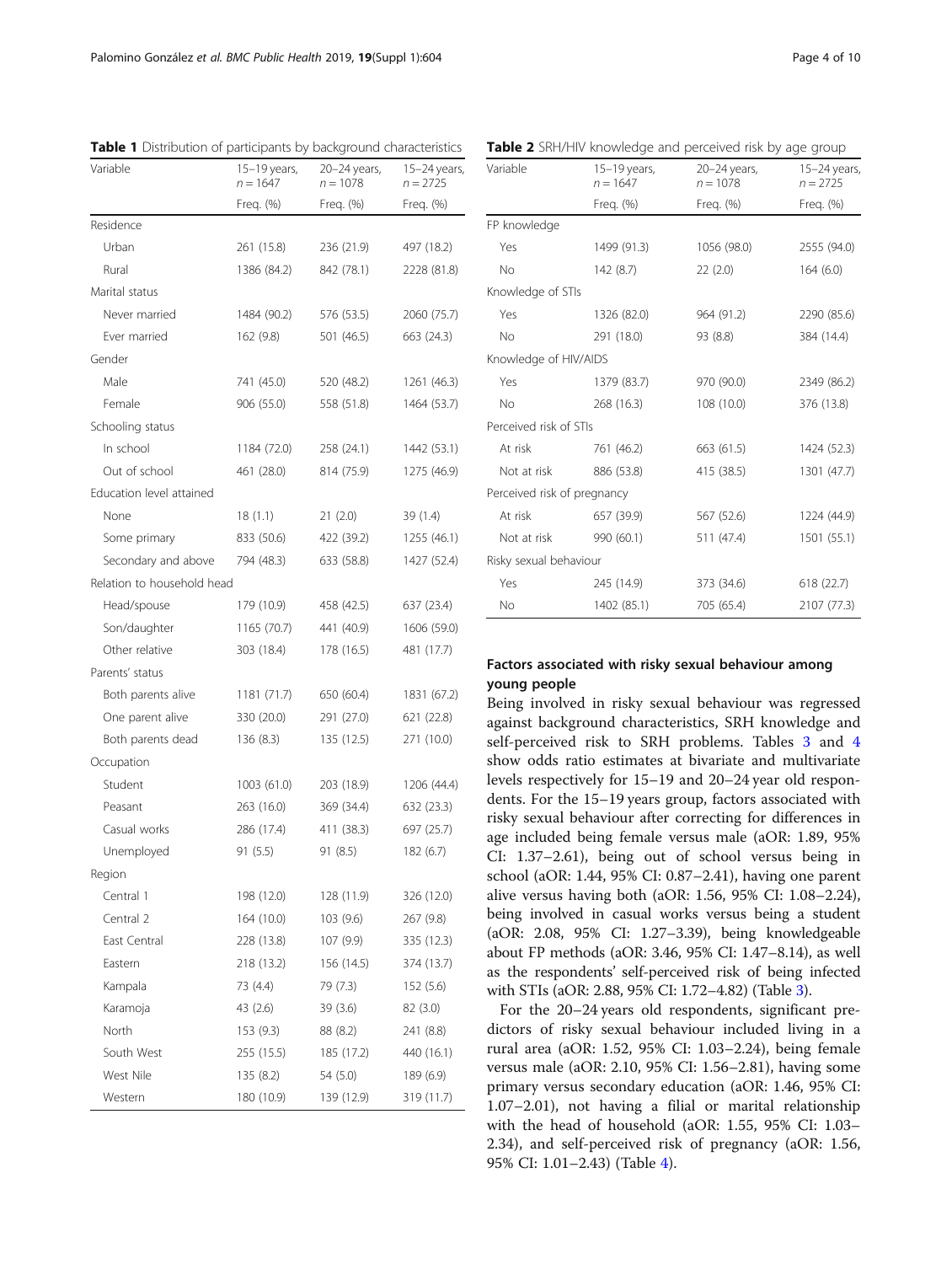<span id="page-4-0"></span>

| Table 3 Factors associated with having engaged in risky sexual behaviour among participants aged 15-19 years |  |  |  |  |  |  |
|--------------------------------------------------------------------------------------------------------------|--|--|--|--|--|--|
|--------------------------------------------------------------------------------------------------------------|--|--|--|--|--|--|

| Variable                                | Bivariate analysis |            |        |      | Multivariate analysis |            |        |      |
|-----------------------------------------|--------------------|------------|--------|------|-----------------------|------------|--------|------|
|                                         | OR                 | $p$ -value | 95% CI |      | aOR                   | $p$ -value | 95% CI |      |
| Residence (ref: Rural)                  | 0.80               | 0.27       | 0.54   | 1.19 | 0.80                  | 0.41       | 0.48   | 1.35 |
| Marital Status (ref: Ever married)      | 0.38               | < 0.001    | 0.26   | 0.55 | 0.98                  | 0.95       | 0.57   | 1.71 |
| Age (Continuous)                        | 1.60               | < 0.001    | 1.44   | 1.78 | 1.44                  | < 0.001    | 1.26   | 1.64 |
| Gender (ref: Female)                    | 1.68               | < 0.001    | 1.27   | 2.20 | 1.89                  | < 0.001    | 1.37   | 2.61 |
| Schooling Status (ref: In school)       | 2.59               | < 0.001    | 1.96   | 3.42 | 1.44                  | 0.16       | 0.87   | 2.41 |
| Education level (ref: Secondary +)      |                    |            |        |      |                       |            |        |      |
| None                                    | 2.16               | 0.15       | 0.76   | 6.17 | 1.59                  | 0.48       | 0.44   | 5.70 |
| Some Primary                            | 0.95               | 0.69       | 0.72   | 1.24 | 0.89                  | 0.55       | 0.62   | 1.29 |
| Relation to household head (ref: Child) |                    |            |        |      |                       |            |        |      |
| Head/spouse                             | 2.00               | < 0.001    | 1.35   | 2.94 | 1.13                  | 0.64       | 0.67   | 1.92 |
| other relative                          | 1.42               | 0.04       | 1.01   | 2.00 | 1.14                  | 0.55       | 0.74   | 1.75 |
| Parents' Status (ref: Both alive)       |                    |            |        |      |                       |            |        |      |
| Both parents dead                       | 1.54               | 0.07       | 0.96   | 2.45 | 1.20                  | 0.52       | 0.69   | 2.12 |
| One parent alive                        | 1.80               | < 0.001    | 1.32   | 2.47 | 1.56                  | 0.02       | 1.08   | 2.24 |
| Occupation (ref: Student)               |                    |            |        |      |                       |            |        |      |
| Peasant                                 | 2.42               | < 0.001    | 1.69   | 3.46 | 1.11                  | 0.70       | 0.65   | 1.91 |
| Casual work                             | 2.99               | < 0.001    | 2.14   | 4.19 | 2.08                  | < 0.001    | 1.27   | 3.39 |
| Unemployed                              | 1.20               | 0.59       | 0.62   | 2.33 | 0.90                  | 0.79       | 0.40   | 1.99 |
| Region (ref: Central 1)                 |                    |            |        |      |                       |            |        |      |
| Central 2                               | 1.74               | 0.08       | 0.94   | 3.19 | 2.04                  | 0.04       | 1.04   | 4.00 |
| East Central                            | 0.95               | 0.86       | 0.51   | 1.77 | 1.42                  | 0.32       | 0.71   | 2.82 |
| Eastern                                 | 1.19               | 0.57       | 0.65   | 2.18 | 1.40                  | 0.33       | 0.72   | 2.72 |
| Kampala                                 | 0.89               | 0.81       | 0.36   | 2.20 | 1.27                  | 0.67       | 0.43   | 3.78 |
| Karamoja                                | 2.55               | 0.03       | 1.10   | 5.91 | 2.49                  | 0.08       | 0.91   | 6.78 |
| North                                   | 1.49               | 0.22       | 0.79   | 2.81 | 1.49                  | 0.29       | 0.72   | 3.09 |
| South West                              | 1.39               | 0.27       | 0.78   | 2.46 | 1.31                  | 0.41       | 0.69   | 2.50 |
| West Nile                               | 1.82               | 0.06       | 0.97   | 3.43 | 2.35                  | 0.02       | 1.17   | 4.73 |
| Western                                 | 2.89               | < 0.001    | 1.65   | 5.08 | 3.31                  | < 0.001    | 1.77   | 6.18 |
| SRH Knowledge and Perceived Risk        |                    |            |        |      |                       |            |        |      |
| FP knowledge (ref: No)                  | 3.64               | < 0.001    | 1.68   | 7.88 | 3.46                  | < 0.001    | 1.47   | 8.14 |
| Knowledge of STIs (ref: No)             | 1.87               | < 0.001    | 1.23   | 2.85 | 1.41                  | 0.16       | 0.87   | 2.29 |
| Knowledge of HIV/AIDS (ref: No)         | 0.96               | 0.83       | 0.67   | 1.38 | 0.93                  | 0.73       | 0.61   | 1.42 |
| Perceived risk of STIs (ref: None)      | 3.25               | < 0.001    | 2.42   | 4.36 | 2.88                  | < 0.001    | 1.72   | 4.82 |
| Perceived risk of pregnancy (ref: None) | 2.52               | < 0.001    | 1.91   | 3.32 | 1.01                  | 0.96       | 0.62   | 1.66 |

## **Discussion**

In a context where sexually transmitted infections and teenage pregnancies are still a major public health problem, and where HIV prevalence seems to be rebounding, it is important to understand the emerging drivers of the epidemic and the opportunities for closer SRH/HIV integration in prevention services. This study goes beyond descriptive statistics about SRH indicators in young people to provide an incisive analysis of the connection between the knowledge – risk perception

– practices continuum. Unpacking this important nexus can help to identify likely sources of stagnation along the continuum.

The high rates of SRH and HIV knowledge observed among respondents confirm our assumption that increasing HIV prevalence among young people and stagnating teenage pregnancy prevalence in Uganda are not primarily due to lack of information among this group. Both younger and older respondents in our study displayed levels of knowledge above 82%, though as expected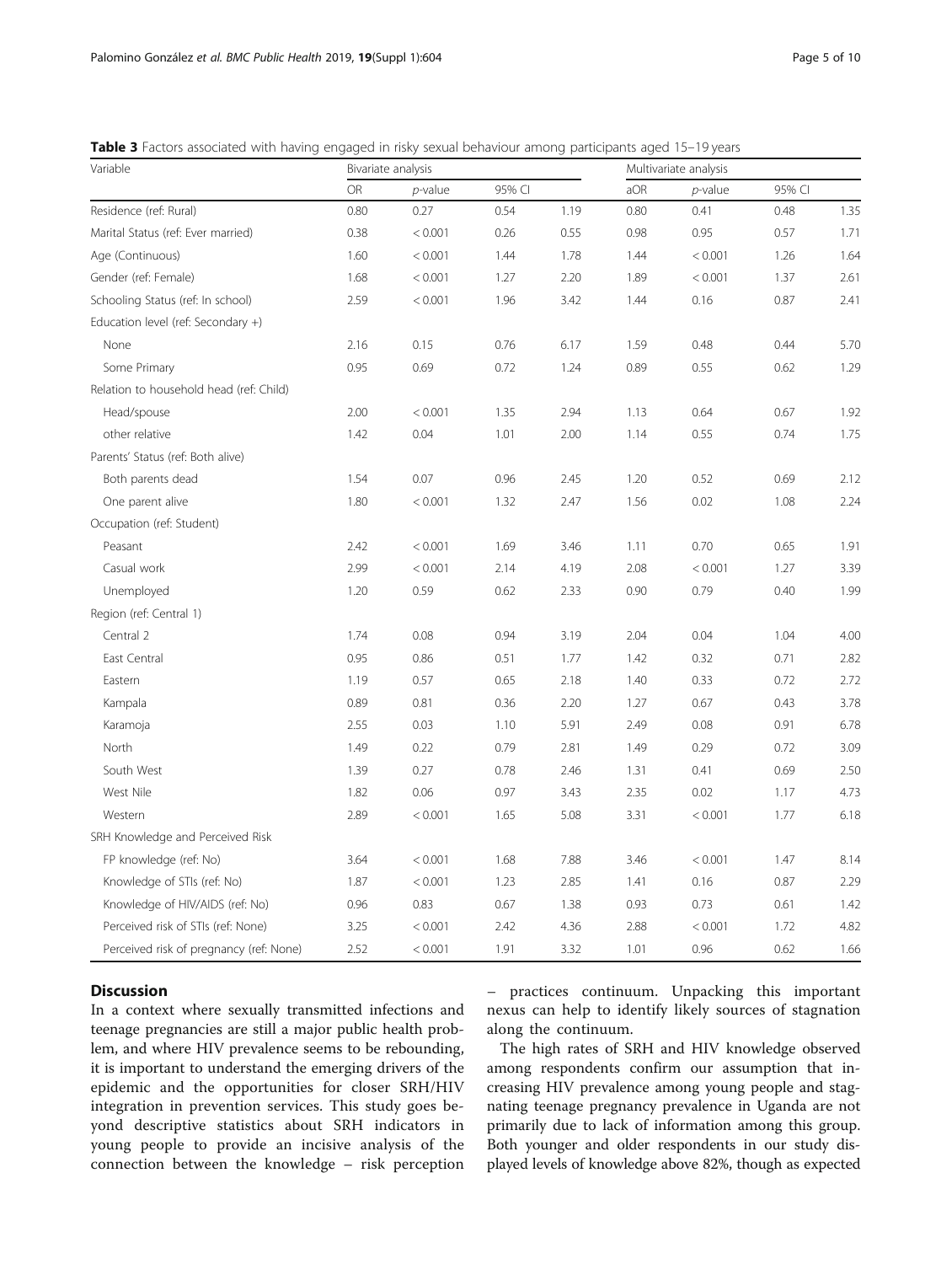<span id="page-5-0"></span>

|  |  |  |  |  |  |  | Table 4 Factors associated with having engaged in risky sexual behaviour among participants aged 20-24 years |
|--|--|--|--|--|--|--|--------------------------------------------------------------------------------------------------------------|
|--|--|--|--|--|--|--|--------------------------------------------------------------------------------------------------------------|

| Variable                                | Bivariate analysis |            |        |      | Multivariate analysis |         |        |      |
|-----------------------------------------|--------------------|------------|--------|------|-----------------------|---------|--------|------|
|                                         | <b>OR</b>          | $p$ -value | 95% CI |      | aOR                   | p-value | 95% CI |      |
| Residence (ref: Rural)                  | 1.34               | 0.06       | 0.99   | 1.80 | 1.52                  | 0.04    | 1.03   | 2.24 |
| Marital Status (ref: Ever married)      | 0.74               | 0.02       | 0.57   | 0.95 | 0.87                  | 0.44    | 0.60   | 1.25 |
| Age (Continuous)                        | 1.17               | < 0.001    | 1.08   | 1.27 | 1.12                  | 0.02    | 1.02   | 1.23 |
| Gender (ref: Female)                    | 1.67               | < 0.001    | 1.30   | 2.15 | 2.10                  | < 0.001 | 1.56   | 2.81 |
| Schooling Status (ref: In school)       | 1.89               | < 0.001    | 1.38   | 2.60 | 1.27                  | 0.42    | 0.71   | 2.28 |
| Education level (ref: Secondary +)      |                    |            |        |      |                       |         |        |      |
| None                                    | 1.58               | 0.31       | 0.65   | 3.80 | 1.97                  | 0.17    | 0.74   | 5.22 |
| Some Primary                            | 1.28               | 0.06       | 0.99   | 1.66 | 1.46                  | 0.02    | 1.07   | 2.01 |
| Relation to household head (ref: Child) |                    |            |        |      |                       |         |        |      |
| Head/spouse                             | 1.64               | < 0.001    | 1.24   | 2.17 | 1.29                  | 0.17    | 0.90   | 1.87 |
| Other relative                          | 1.62               | 0.01       | 1.12   | 2.33 | 1.55                  | 0.04    | 1.03   | 2.34 |
| Parents' Status (ref: Both alive)       |                    |            |        |      |                       |         |        |      |
| Both parents dead                       | 1.39               | 0.09       | 0.95   | 2.03 | 1.11                  | 0.62    | 0.73   | 1.70 |
| One parent alive                        | 1.11               | 0.49       | 0.83   | 1.48 | 0.97                  | 0.87    | 0.71   | 1.34 |
| Occupation (ref: Student)               |                    |            |        |      |                       |         |        |      |
| Peasant                                 | 1.73               | 0.01       | 1.17   | 2.56 | 1.03                  | 0.93    | 0.52   | 2.04 |
| Casual works                            | 2.56               | < 0.001    | 1.74   | 3.75 | 1.48                  | 0.23    | 0.78   | 2.79 |
| Unemployed                              | 1.44               | 0.20       | 0.82   | 2.51 | 1.01                  | 0.97    | 0.47   | 2.19 |
| Region (ref: Central 1)                 |                    |            |        |      |                       |         |        |      |
| Central 2                               | 1.31               | 0.32       | 0.77   | 2.25 | 1.31                  | 0.37    | 0.72   | 2.36 |
| East Central                            | 1.39               | 0.23       | 0.82   | 2.35 | 1.42                  | 0.23    | 0.80   | 2.53 |
| Eastern                                 | 0.87               | 0.60       | 0.53   | 1.44 | 0.95                  | 0.84    | 0.56   | 1.62 |
| Kampala                                 | 1.05               | 0.88       | 0.58   | 1.89 | 0.60                  | 0.16    | 0.30   | 1.22 |
| Karamoja                                | 0.85               | 0.68       | 0.39   | 1.84 | 0.79                  | 0.60    | 0.33   | 1.90 |
| North                                   | 0.76               | 0.36       | 0.42   | 1.37 | 0.72                  | 0.31    | 0.37   | 1.37 |
| South West                              | 0.81               | 0.39       | 0.50   | 1.31 | 0.72                  | 0.23    | 0.42   | 1.22 |
| West Nile                               | 1.21               | 0.56       | 0.63   | 2.34 | 1.06                  | 0.87    | 0.53   | 2.13 |
| Western                                 | 1.14               | 0.61       | 0.69   | 1.88 | 1.13                  | 0.65    | 0.66   | 1.96 |
| SRH Knowledge and Perceived Risk        |                    |            |        |      |                       |         |        |      |
| FP knowledge (ref: No)                  | 1.82               | 0.24       | 0.67   | 4.97 | 1.40                  | 0.53    | 0.49   | 4.05 |
| Knowledge of STIs (ref: No)             | 1.11               | 0.64       | 0.71   | 1.75 | 1.07                  | 0.78    | 0.65   | 1.76 |
| Knowledge of HIV/AIDS (ref: No)         | 1.42               | 0.12       | 0.91   | 2.21 | 1.55                  | 0.08    | 0.95   | 2.53 |
| Perceived risk of STIs (ref: None)      | 1.27               | 0.07       | 0.98   | 1.65 | 0.84                  | 0.45    | 0.53   | 1.32 |
| Perceived risk of pregnancy (ref: None) | 1.32               | 0.03       | 1.03   | 1.70 | 1.56                  | 0.05    | 1.01   | 2.43 |

the 20–24 year olds had higher SRH awareness across all surveyed areas. However, the disparity of up to 9 percentage points in average SRH/HIV knowledge levels among respondents (from 94% average knowledge about FP to 86% average knowledge about HIV) points to a missed opportunity to further integrate SRH/HIV information and educational campaigns for young people in Uganda, while keeping in mind that SRH/HIV prevention interventions focused exclusively on providing information have been shown to link weakly to risk behaviour reductions [[22](#page-8-0)–[25\]](#page-8-0). Our results also point to the need of repurposing the delivery of SRH/HIV messages in primary care.

Whereas SRH knowledge among respondents is high, our analysis shows it is also a significant predictor of risky sexual behaviour. Contrary to what could be expected, more knowledgeable young people seem also to be more likely to have engaged in risky sexual behaviour. This is particularly the case for FP knowledge among 15–19 year olds, which might be indicative of this young group's tendency to source SRH information from their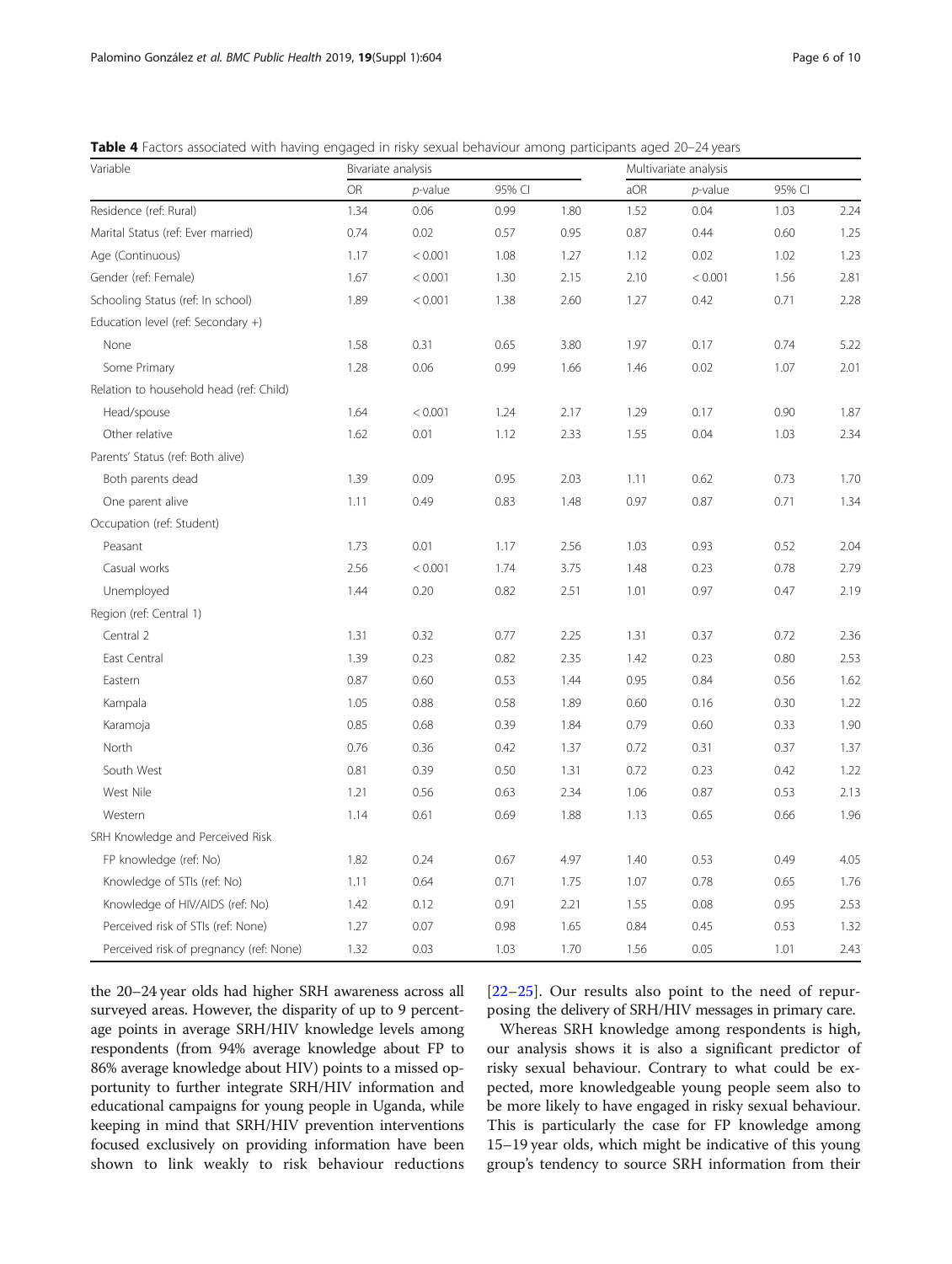existing sexual networks as they experiment and gain more experience. The same variable is not a significant predictor of risky sexual behaviour among the older group (20–24 year olds), which face a different set of factors associated with risky sexual behaviour.

Overall, our findings on knowledge levels and individual behaviour support other studies that claim protective FP/STI/HIV knowledge alone does not necessarily result in safe-sex behaviour [\[26](#page-8-0), [27](#page-8-0)]. In particular, risky contraceptive use behaviour observed among young people with significant SRH knowledge levels might be partially attributed to negative norms, fears and attitudes that affect their uptake of condoms and other contraceptives, as well as to challenges accessing services [[28](#page-8-0)–[31](#page-8-0)]. Closer integration of FP and HIV counselling and testing services for young people is therefore a pending deliverable and an opportunity to improve contraceptive uptake among young Ugandans displaying risk sexual behaviours that expose them to HIV [[32](#page-8-0)].

Nearly 1 in 2 young respondents reported feeling at risk of SRH problems, with perceived risk of STIs (including HIV) featuring consistently higher (average 52%) than pregnancy risk (average 45%) across both younger and older respondents. While the perceived risk trend was seen to increase with age, these results should be interpreted in light of the tendency of younger people to overestimate risk [\[33](#page-8-0)].

The high levels of self-perceived vulnerability reported by respondents would be expected to contribute to a firm personal motivation to reduce risk exposure. However, our research findings indicate the contrary: Both self-perceived risk of STIs (including HIV) among the younger group and vulnerability to pregnancy among the older group are associated with risky instead of protective sexual behaviour. This is not an unusual finding, attributed by Millestein et al. to the type of measure used (nonconditional) and the cross-sectional study design [[33\]](#page-8-0). Our results might therefore indicate that self-perceived vulnerability is a reflection of risky sexual behaviour, although causality cannot be established. Personal motivation to reduce sexual risk behaviour might also be influenced by social factors and perceived social norms [[34](#page-8-0)–[37](#page-8-0)], which were variables not included in our analysis.

Our research supports the findings from other studies [[37,](#page-8-0) [38](#page-8-0)] that certain social networks and institutions might have a protective role against risky sexual behaviour by young people. We found in particular that school enrolment among the age group 15–19 seems to have a protective effect on sexual behaviour, while doing casual work instead of studying was associated with increased sexual risk behaviours among this age group. These results support the conclusions from prior studies. Research by Hargreaves et al. found that among unmarried and rural young South Africans aged 14–25 years, school attendance was protective due to the structure of sexual networks associated with lower-risk sexual behaviours [[39\]](#page-8-0), while Behrman and De Neve et al. highlighted completion of primary and secondary education as having positive effects on exposure to sexual activity and reduction in the cumulative risk of HIV infection [\[40,](#page-8-0) [41](#page-8-0)]. Educational achievement among the 20–24 year olds was also found to have a protective effect on sexual behaviour, which supports findings from literature pointing at decreased HIV prevalence and less risky sexual behaviour among the more educated [[42,](#page-8-0) [43\]](#page-8-0).

Another important social institution with direct effect over young people's risky sexual behaviour is the family [[44\]](#page-8-0). Our results indicate that single orphanhood among the younger respondent group and lack of a filial or marital relationship to the head of household among the older group were significant variables affecting risky sexual behaviour. This is supported by other research that points at limited perceived parental monitoring and orphanhood (both single and double) to be associated with poorer health behaviours [[45,](#page-8-0) [46](#page-8-0)].

Our findings reaffirm existing programming recommendations for SRH/HIV prevention, including the need to focus not only on individual-level behavioural interventions, but also on social and structural factors and institutions that affect individual behaviour [[47\]](#page-9-0). Our research also emphasizes that certain demographic groups (young women and rural residents) seem to also be more vulnerable to higher risk sexual practices, which calls for SRH/HIV prevention programmes to further target these vulnerable groups.

While this study contributes to the existing evidence on knowledge and risk perceptions, and their association with risky sexual behaviour, the results presented should be examined taking into account a few study limitations. These include measurement of various socio-behavioural variables on the basis of composite indicators such as SRH knowledge, challenges in adequately assessing attitudes and perceptions (e.g. risk perception), as well as reliance on self-reports for sensitive questions related to risky sexual behaviour which could lead to underestimation of its prevalence. To mitigate these challenge however, we used tools that have already been tested and validated for use in the context where this study was conducted. In addition, while we acknowledge that there are multiple social and structural factors that influence individual risky sexual behaviour (social norms, service accessibility and quality, economic pressures), our study did not explore in depth these reasons. Finally, the cross-sectional nature of the research inhibits our ability to establish cause and effect for certain indicators of interest.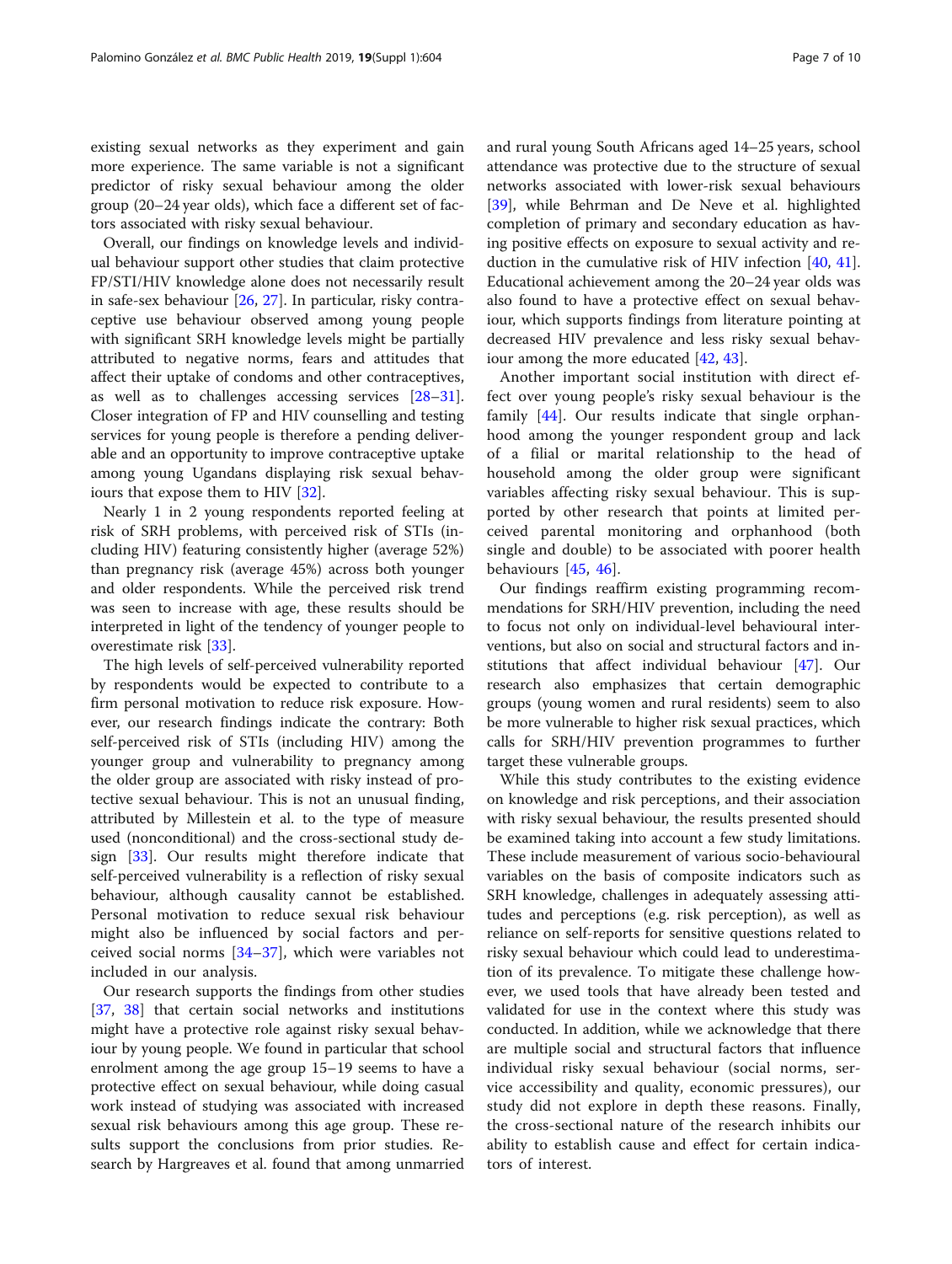## <span id="page-7-0"></span>Conclusions

Our study found that although respondent levels of knowledge about FP, STIs and HIV were high, young people also had a high self-perceived SRH/HIV risk and displayed significant levels of risky sexual behaviour. These trends were significantly higher among the 20–24 age group than among 15–19 year olds. This seems to point at a lack of functional skills among young people to avert SRH/HIV related risks.

We also found that being female, being out of school or involved in casual work, being a single orphan, being knowledgeable about FP, and perceiving oneself to be at risk of acquiring an STI/HIV were significant predictors of risky sexual behaviour among 15–19 year olds. Associated factors particular to the 20–24 year old group included being resident in rural areas, not having reached secondary education, not having a filial or marital relationship with the head of household, and perceiving oneself to be at risk of an unwanted pregnancy. Our findings contribute to the available evidence that risky sexual sexual behaviour is not only a function of adequate disease prevention knowledge, but also of young people's ability to engage in preventive behaviour [\[48](#page-9-0)], of their positive engagement in surrounding social structures (school and family) and of their ability to negotiate existing social norms.

Given that one in five young Ugandans are engaged in risky sexual behaviour, there is a clear need to scale up SRH/HIV prevention programs that adopt a holistic approach to reduction of risky sexual behaviour. This must be done by combining individual level interventions through information, risk awareness, skill development and discussion of cost-benefit calculations involved in the adoption of SRH/HIV preventive behaviours with interventions targeting social structures affecting individual behaviour.

A French translation of this article has been included as Additional file 1.

A Portuguese translation of the abstract has been included as Additional file 2.

## Additional files

[Additional file 1:](https://doi.org/10.1186/s12889-019-6809-y) Translation of this article into French. (PDF 266 kb) [Additional file 2:](https://doi.org/10.1186/s12889-019-6809-y) Translation of the abstract of this article into Portuguese. (PDF 271 kb)

#### Abbreviations

EA: Enumeration Area; FP: Family Planning; HIV: Human Immunodeficiency Virus; SDG: Sustainable Development Goal; SRH: Sexual and Reproductive Health; STI: Sexually Transmitted Infection; UBOS: Uganda Bureau of Statistics

#### Acknowledgements

The authors wish to thank AH Consulting for its contribution to study design and for data acquisition.

### Funding

This study was funded by the Department for International Development (UK) and Packard Foundation. The funders were not involved in the design of the study and/or collection, analysis and interpretation of data, and/or in writing the manuscript.

The journal supplement is made possible by the generous support of the American People through the United States Agency for International Development (USAID) in partnership with United Nations Population Fund (UNFPA) and The Joint United Nations Program on HIV/AIDS (UNAIDS). The views expressed in this publication are solely the opinions of the authors and do not necessarily reflect the official policies of the USAID, UNFPA or UNAIDS, nor does mention of the department or agency names imply endorsement by the U.S. Government, UNFPA or UNAIDS.

#### Availability of data and materials

The datasets used and/or analyzed during the current study are available from the corresponding author on reasonable request and with permission of the Institutional Review Board.

#### About this supplement

This article has been published as part of BMC Public Health, Volume 19 Supplement 1, 2019: Effective Integration of Sexual Reproductive Health and HIV Prevention, Treatment, and Care Services across sub-Saharan Africa: Where is the evidence for program implementation?

The full contents, including French, Portuguese and English language versions, are available online: [https://bmcpublichealth.biomedcentral.com/articles/](https://bmcpublichealth.biomedcentral.com/articles/supplements/volume-19-supplement-1) [supplements/volume-19-supplement-1](https://bmcpublichealth.biomedcentral.com/articles/supplements/volume-19-supplement-1) and [https://reproductive-health](https://reproductive-health-journal.biomedcentral.com/articles/supplements/volume-16-supplement-1)[journal.biomedcentral.com/articles/supplements/volume-16-supplement-1.](https://reproductive-health-journal.biomedcentral.com/articles/supplements/volume-16-supplement-1)

#### Authors' contributions

D.T.K. participated in the design of study, analysis and interpretation of data, and drafting the article. R.P.G. and R.W.M. participated in the design of study, interpretation of data, and drafting the article. All authors read and approved the final manuscript.

#### Ethics approval and consent to participate

Ethical approval for the study was obtained from Mildmay Uganda Research Ethics Committee (#REC REF 0312–2015) and research approval from the Uganda National Council of Science and Technology (SS 4018) in 2016. Participation in the research was based on full informed consent of respondents, including verbal consent from parents/guardians for those less than 18 years of age.

#### Consent for publication

Not applicable.

#### Competing interests

The authors declare that they have no competing interests.

## Publisher's Note

Springer Nature remains neutral with regard to jurisdictional claims in published maps and institutional affiliations.

#### Author details

<sup>1</sup>United Nations Population Fund (UNFPA), Kampala, Uganda. <sup>2</sup>African Population and Health Research Center, Manga Cl, Nairobi, Kenya. <sup>3</sup>School of Public Health, Makerere University, Kampala, Uganda. <sup>4</sup>School of Statistics and Planning, Makerere University, Kampala, Uganda.

#### Published: 29 May 2019

#### References

- 1. WHO, UNFPA, IPPF, UNAIDS. Sexual and reproductive health and HIV/AIDS: A framework for priority linkages. London, New York and Geneva: World Health Organization/United Nations Population Fund/International Planned Parenthood Federation/Joint United Nations Programme on HIV/AIDS; 2005.
- 2. WHO, UNFPA, IPPF, UNAIDS, USCF. Sexual and reproductive health and HIV linkages: Evidence review and recommendations. Geneva, New York, London, San Francisco: World Health Organization, United Nations Population Fund, international Planned Parenthood Federation, joint United Nations Programme on HIV/AIDS, University of California san Francisco; 2009.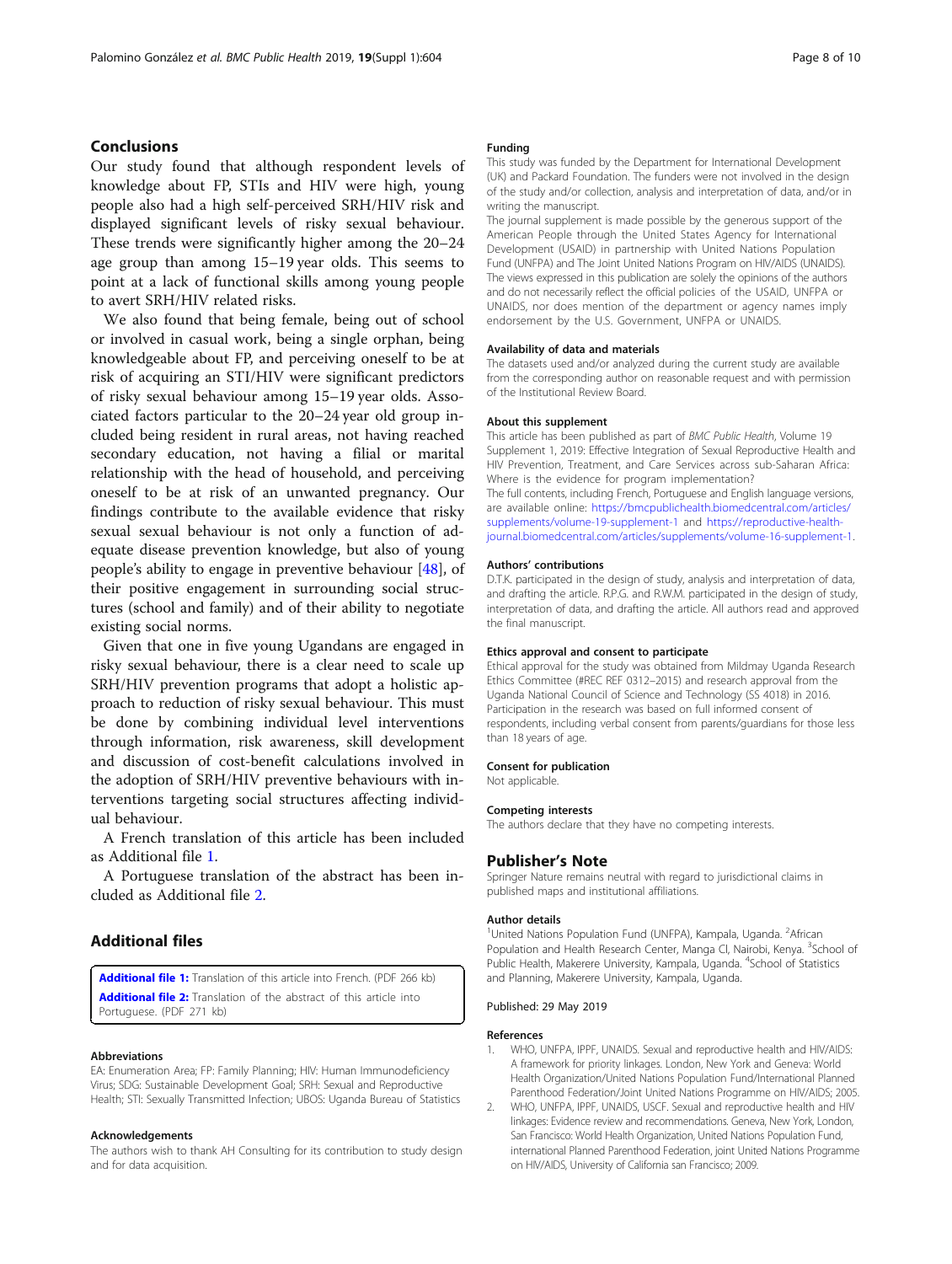- <span id="page-8-0"></span>3. Germain A, Dixon-Mueller R, Sen G. Back to basics: HIV/AIDS belongs with sexual and reproductive health. Bull World Health Organ. 2009. [https://doi.](https://doi.org/10.2471/BLT.09.065425) [org/10.2471/BLT.09.065425.](https://doi.org/10.2471/BLT.09.065425)
- 4. Kennedy CE, Spaulding AB, Brickley DB, Almers L, Mirjahangir J, Packel L, Kennedy GE, Mbizvo M, Collins L, Osborne K. Linking sexual and reproductive health and HIV interventions: a systematic review. J Int AIDS Soc. 2010. <https://doi.org/10.1186/1758-2652-13-26>.
- 5. Druce N, Dickinson C, Attawell K, White AC, Standing H. Strengthening linkages for sexual and reproductive health, HIV and AIDS: Progress, barriers and opportunities for scaling up. London: DFID Health Resource Centre; 2006.
- 6. Dickinson C, Attawell K, Druce N. Progress on scaling up integrated services for sexual and reproductive health and HIV. Bull World Health Organ. 2009. [https://doi.org/10.2471/BLT.08.059279.](https://doi.org/10.2471/BLT.08.059279)
- 7. IPPF, UNFPA, WHO, UNAIDS, GNP+, ICW, Young Positives. Rapid assessment tool for sexual & reproductive health and HIV linkages: a generic guide. London: IPPF, UNFPA, WHO, UNAIDS, GNP+, ICW and Young Positives; 2009.
- UNAIDS. 90-90-90. An ambitious treatment target to help end the AIDS epidemic. Geneva: Joint United Nations Programme on HIV/ AIDS; 2014.
- 9. UNAIDS. The sustainable development goals and the HIV response. Stories of putting people at the Centre. Geneva: Joint United Nations Programme on HIV/AIDS; 2017.
- 10. Askew I, Berer M. The contribution of sexual and reproductive health services to the fight against HIV/AIDS: a review. Reprod Health Matters. 2003;11(22):51–73.
- 11. Government of Uganda, UNFPA. National dialogue on SRHR/HIV and SGBV integration report, 1st - 2nd November 2017. Entebbe: Unpublished; 2017.
- 12. Republic of Uganda. National strategic plan for HIV&AIDS 2011/12 -2014/15. Revised. Kampala; 2012.
- 13. Republic of Uganda National strategy for integration of sexual and reproductive health and rights and HIV/AIDS. Kampala: Ministry of Health; 2012.
- 14. Government of Uganda. Presidential fast-track initiative on ending HIV & AIDS in Uganda. A presidential handbook. Kampala; 2017.
- 15. Inter-agency Working Group on SRH and HIV Linkages. SRH and HIV linkages compendium. Indicators & related assessment tools. London: IPPF, UNFPA, WHO; 2014.
- 16. Ministry of Health. Press Statement. Release of preliminary results of the 2016 Uganda population HIV impact assessment. 2017. [www.health.go.ug/](http://www.health.go.ug/download/file/fid/1505) [download/file/fid/1505.](http://www.health.go.ug/download/file/fid/1505) Accessed 1 Mar 2018.
- 17. UBOS. Young people: The untapped resource for development. Thematic series based on the National Population and Housing Census 2014. Kampala: Uganda Bureau of Statistics; 2017.
- 18. IPPF, UNFPA, WHO, UNAIDS. Uganda. Rapid assessment of SRH and HIV linkages. Kampala; 2012.
- 19. UNDESA. Designing household survey samples: practical guidelines. Series F no.98. New York: United Nations Department of Economic and Social Affairs; 2005.
- 20. Ministry of Education and Sports. National sexuality education framework. Kampala; 2018.
- 21. UBOS. The national population and housing census 2014 Main report. Kampala: Uganda Bureau of Statistics; 2016.
- 22. Bazargan M, Kelly EM, Stein JA, Husaini BA, Bazargan SH. Correlates of HIV risk-taking behaviors among African-American college students: the effect of HIV knowledge, motivation, and behavioral skills. J Natl Med Assoc. 2000; 92:391–404.
- 23. Helweg-Larsen M, Collins BE. A social psychological perspective on the role of knowledge about AIDS in AIDS prevention. Curr Dir Psychol Sci. 1997. <https://doi.org/10.1111/1467-8721.ep11512614>.
- 24. Fisher JD, Fisher WA. Theoretical approaches to individual-level change in HIV risk behavior. In: Peterson JL, DiClemente RJ, editors. Handbook of HIV prevention. Boston: Springer; 2000. p. 3–55.
- 25. Swenson RR, Rizzo CJ, Brown LK, et al. HIV knowledge and its contribution to sexual health behaviors of low-income African American adolescents.
	- J Natl Med Assoc. 2010. [https://doi.org/10.1016/S0027-9684\(15\)30772-0](https://doi.org/10.1016/S0027-9684(15)30772-0).
- 26. Hulton LA, Cullen R, Khalokho SW. Perceptions of the risks of sexual activity and their consequences among Ugandan adolescents. Stud Fam Plan. 2000. <https://doi.org/10.1111/j.1728-4465.2000.00035.x>.
- 27. Gallant M, Maticka-Tyndale E. School-based HIV prevention programmes for African youth. Soc Sci Med. 2004. [https://doi.org/10.1016/S0277-](https://doi.org/10.1016/S0277-9536(03)00331-9) [9536\(03\)00331-9.](https://doi.org/10.1016/S0277-9536(03)00331-9)
- 28. Frost JJ, Lindberg LD, Finer LB. Young adults' contraceptive knowledge, norms and attitudes: associations with risk of unintended pregnancy. Perspect Sex Reprod Health. 2012. <https://doi.org/10.1363/4410712>.
- 29. Haider TL, Sharma M. Barriers to family planning and contraception uptake in sub-Saharan Africa: a systematic review. Int Q Community Health Educ 2012-2013; doi:[https://doi.org/10.2190/IQ.33.4.g.](https://doi.org/10.2190/IQ.33.4.g)
- 30. Chandra-Mouli V, McCarraher DR, Phillips SJ, Williamson NE, Hainsworth G. Contraception for adolescents in low and middle income countries: needs, barriers, and access. Reprod Health. 2014. <https://doi.org/10.1186/1742-4755-11-1>.
- 31. Nalwadda G, Mirembe F, Byamugisha J, Faxelid E. Persistent high fertility in Uganda: young people recount obstacles and enabling factors to use of contraceptives. BMC Public Health. 2010. [https://doi.org/10.1186/1471-2458-](https://doi.org/10.1186/1471-2458-10-530) [10-530.](https://doi.org/10.1186/1471-2458-10-530)
- 32. Lindegren ML, Kennedy CE, Bain-Brickley D, Azman H, Creanga AA, Butler LM, Spaulding AB, Horvath T, Kennedy GE. Integration of HIV/AIDS services with maternal, neonatal and child health, nutrition, and family planning services. Cochrane Database Syst Rev. 2012. [https://doi.org/10.1002/](https://doi.org/10.1002/14651858.CD010119.) [14651858.CD010119.](https://doi.org/10.1002/14651858.CD010119.)
- 33. Millstein SG, Halpern-Felsher BL. Perceptions of risk and vulnerability. In: Fischhoff B, Nightingale EO, Iannotta JG, editors. Adolescent risk and vulnerability: Concepts and measurement. Washington D.C.: National Academies Press; 2001.
- 34. Fisher AW, Fisher JD, Harman J. The information–motivation–behavioral skills model: a general social psychological approach to understanding and promoting health behavior. In: Suls J, Wallston KA, editors. Social psychological foundations of health and illness. Malden: Blackwell Publishing Ltd; 2003.
- 35. Chang SJ, Choi S, Kim SA, Song M. Intervention strategies based on information-motivation-behavioral skills model for health behavior change: a systematic review. Asian Nursing Research. 2014. [https://doi.](https://doi.org/10.1016/j.anr.2014.08.002) [org/10.1016/j.anr.2014.08.002.](https://doi.org/10.1016/j.anr.2014.08.002)
- 36. Marston C, King E. Factors that shape young people's sexual behaviour: a systematic review. Lancet. 2006. [https://doi.org/10.1016/S0140-6736\(06\)69662-1.](https://doi.org/10.1016/S0140-6736(06)69662-1)
- 37. Latkin CA, Knowlton AR. Micro-social structural approaches to HIV prevention: a social ecological perspective. AIDS Care. 2005. [https://doi.org/10.1080/](https://doi.org/10.1080/09540120500121185) [09540120500121185](https://doi.org/10.1080/09540120500121185).
- 38. Auerbach JD, Parkhurst JO, Cáceres CF. Addressing social drivers of HIV/AIDS for the long-term response: conceptual and methodological considerations. Glob Public Health. 2011. [https://doi.org/10.1080/](https://doi.org/10.1080/17441692.2011.594451) [17441692.2011.594451](https://doi.org/10.1080/17441692.2011.594451).
- 39. Hargreaves JR, Morison LA, Kim JC, Bonell CP, Porter JD, Watts C, Busza J, Phetla G, Pronyk PM. The association between school attendance, HIV infection and sexual behaviour among young people in rural South Africa. J Epidemiol Community Health. 2008. [https://doi.org/10.1136/jech.2006.](https://doi.org/10.1136/jech.2006.053827) [053827.](https://doi.org/10.1136/jech.2006.053827)
- 40. Behrman JA. The effect of increased primary schooling on adult women's HIV status in Malawi and Uganda: universal primary education as a natural experiment. Soc Sci Med. 2015. <https://doi.org/10.1016/j.socscimed.2014.06.034>.
- 41. De Neve JW, Fink G, Subramanian SV, Moyo S, Bor J. Length of secondary schooling and risk of HIV infection in Botswana: evidence from a natural experiment. Lancet Glob Health. 2015. [https://doi.org/10.1016/S2214-](https://doi.org/10.1016/S2214-109X(15)00087-X) [109X\(15\)00087-X.](https://doi.org/10.1016/S2214-109X(15)00087-X)
- 42. Hargreaves JR, Bonell CP, Boler T, Boccia D, Birdthistle I, Fletcher A, Pronyk PM, Glynn JR. Systematic review exploring time trends in the association between educational attainment and risk of HIV infection in sub-Saharan Africa. AIDS. 2008. <https://doi.org/10.1097/QAD.0b013e3282f2aac3>.
- 43. Glynn JR, Caraël M, Buvé A, Anagonou S, Zekeng L, Kahindo M. Musonda R. for the study group on heterogeneity of HIV epidemics in African cities. Does increased general schooling protect against HIV infection? A study in four African cities. Tropical Med Int Health. 2004. [https://doi.org/10.1046/j.](https://doi.org/10.1046/j.1365-3156.2003.01168.x.) [1365-3156.2003.01168.x.](https://doi.org/10.1046/j.1365-3156.2003.01168.x.)
- 44. Perrino T, Gonzalez-Soldevilla A, Pantin H, Szapocznik J. The role of families in adolescent HIV prevention: a review. Clin Child Fam Psychol Rev. 2000;3(2):81–96.
- 45. DiClemente RJ, Wingood GM, Crosby R, Sionean C, Cobb BK, Harrington K, Davies S, Hook EW 3rd, Oh MK. Parental monitoring: association with adolescents' risk behaviors. Pediatrics. 2001;107(6):1363–8.
- 46. Birdthistle IJ, Floyd S, Machingura A, Mudziwapasi N, Gregson S, Glynn JR. From affected to infected? Orphanhood and HIV risk among female adolescents in urban Zimbabwe. AIDS. 2008. [https://doi.org/10.1097/](https://doi.org/10.1097/QAD.0b013e3282f4cac7) [QAD.0b013e3282f4cac7.](https://doi.org/10.1097/QAD.0b013e3282f4cac7)